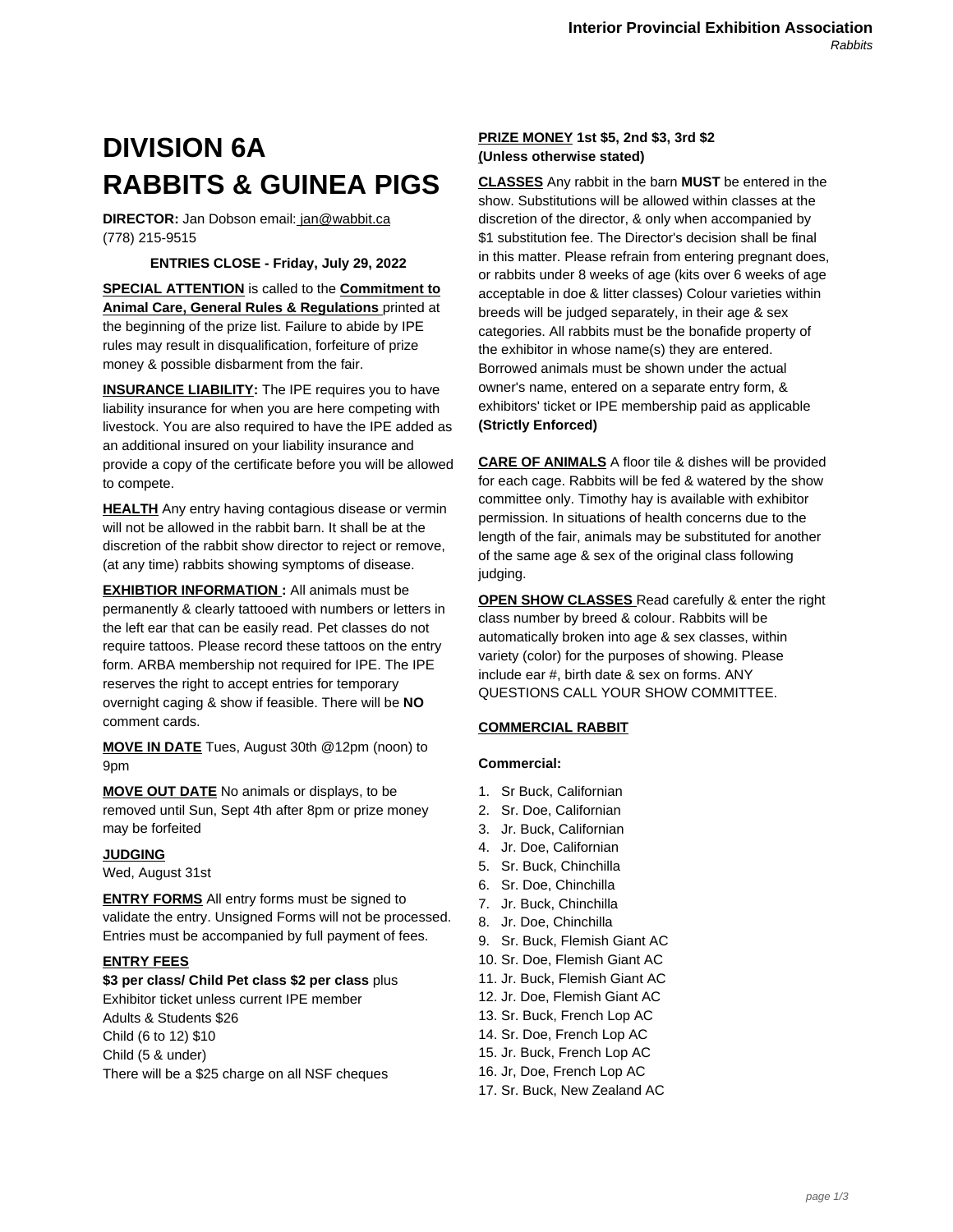18. Sr. Doe, New Zealand AC 19. Jr. Buck, New Zealand AC 20. Jr. Doe, New Zealand AC 21. Sr. Buck, All Other Breeds (state breed) 22. Sr. Doe, All Other Breeds (state breed) 23. Jr. Buck, All Other Breeds (state breed) 24. Jr. Doe, All Other Breeds (state breed)

# **FANCY RABBIT**

**Fancy:**

25. Sr. Buck, Angora AC 26. Sr. Doe, Angora AC 27. Jr. Buck, Angora AC 28. Jr. Doe, Angora AC 29. Sr. Buck, Dutch AC 30. Sr. Doe, Dutch AC 31. Jr. Buck, Dutch AC 32. Jr. Doe, Dutch AC 33. Sr. Buck, Holland Lop AC 34. Sr. Doe, Holland Lop AC 35. Jr. Buck, Holland Lop AC 36. Jr. Doe, Holland Lop AC 37. Sr. Buck, Mini Lop AC 38. Sr. Doe, Mini Lop AC 39. Jr. Buck, Mini Lop AC 40. Jr. Doe, Mini Lop AC 41. Sr Buck, Netherland Dwarf AC 42. Sr Doe, Netherland Dwarf AC 43. Jr Buck, Netherland Dwarf AC 44. Jr Doe, Netherland Dwarf AC 45. Sr Buck, Rex AC 46. Sr Doe, Rex AC 47. Jr Buck, Rex AC 48. Jr Doe, Rex AC 49. Sr Buck, Satin AC 50. Sr Doe, Satin AC 51. Jr Buck, Satin AC 52. Jr Doe, Satin AC 53. Sr Buck, AOB (state breed) 54. Sr Doe, AOB (state breed) 55. Jr Buck, AOB (state breed) 56. Jr Doe, AOB (state breed)

#### **GROUP CLASS**

57. Group Class: Doe & Litter (state breed on entry form) & include does ear number (no kits under 6 weeks)

### **PET CLASSES**

Any variety, size or colour. Rabbit must NOT be entered in open show classes. This is not a conformation class. It is a

PET class, so a tame, well-trained & lovable bunny has the advantage! The Judge will also be looking for a healthy,

well fed (but not fat) bunny, with a clean groomed & "cared for" appearance. Optional: write a short story about how

you look after your rabbit, what breed & its name on a 4" x 6" card.